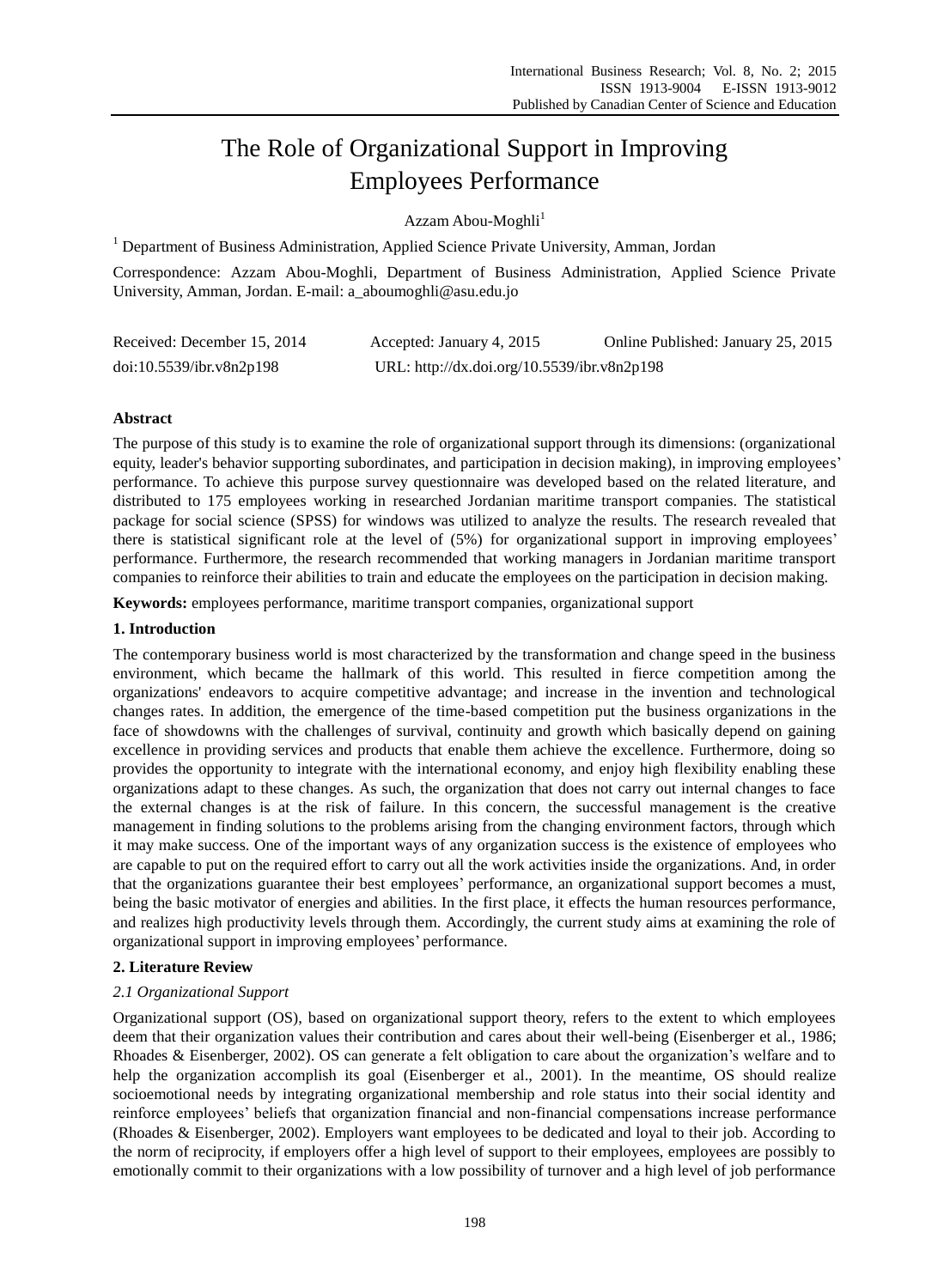(Allen et al., 2013; Hui et al., 2007; Miao, 2011). Previous empirical studies support that organizational support was related to job performance. The study of Manyasi et al., (2011) indicated that organizational support positively affect improving employees performance. (Manyasi et al., 2011). In a meta-analysis of 70 studies, Rhoades et al. demonstrated that employees' OS could increase job performance (Rhoades & Eisenberger, 2002). Conversely, some previous studies have indicated contradictory findings. Stamper et al. reported that OS was unrelated to task performance among sales people (Stamper et al., 2011). Therefore, it is not clear whether OS is directly related to job performance. This study, investigate the role of organizational support in improving employees' performance specifically in Jordanian maritime transport companies. And here below a brief discussion of each dimension of OS variable analyzed in this study.

## 2.1.1 Organizational Equity

Researchers in the social and human sciences realized long ago, the importance of equity values and principles play inside the organization. Nevertheless, the term "organizational equity" did not appear until 1987 (Greenberg, 1987), referring to the employees' perception of equity and integrity in the organizations. Greenberg described the organizational equity as being the first virtue of the social organizations and institutions. Social equity focuses on the functional conditions that make the employees believe that they are fairly treated, or are subject to injustice and inequity (Folger & Cropanzano, 1998).

Nadiri and Tanova, (2010) indicated that the organizational equity is the fairness by individuals for exchanges (inputs and outputs) that arise from the prevailing relations in the organization, which guarantees the relationship of the individual with the his/her supervisors, employees and colleagues of the same job rank; and his/her relationship with the organization as a social system. They further stated that the organizational equity is the individual's feeling of justice within the organization, and the behavioral reaction to this feeling. Elovainio et al. (2005) addressed the organizational equity and stated that it is the degree of the employees' feelings of the treatment they receive fairly and justly. Furthermore, organizational equity is concerned in task distribution, services, opportunities, rewards, punishments and wages (Noruzy et al., 2011).

2.1.2 Leaders' Behavior for Supporting the Subordinates

The effective leadership as viewed by many is the core thing for the success of any organization. Leaders' behavior is influenced by many variables, both at the internal and external levels. Moreover, an unlimited group of factors form this leadership behavior. Many research works assured the need for focusing on fundamental issues, such as the influence processes that describe followers of the leaders (Lian, 2012). They further underscored that the effective leadership should have ability to utilize different tactics in influencing, and possess the skills needed for such influences. Therefore, leaders must maintain a sound leadership method to enhance their subordinates. In this concern, Lian (2012) indicated that if there is no relevant leadership style exists, this will lead to negative outcomes of the subordinates, due to the misunderstanding and sensitivity, which will, in turn, result in dysfunction, such as low work performance, high absenteeism rates, higher rates of employees turnover.

Specialists studied the administrative leadership from behavioral perspective; or in a more accurate paraphrasing: How does the leader behave during his/her dealing with the subordinates? This orientation created a critical turning point in the development of the leadership behavior theories, and considered that the best method to judge the leader, instead of depending on his/her characteristics, is that these theories focus on the manner through which the leader deals with the subordinates. The assumption these theories build on is that the leader's behavior is always effective and influencing throughout all the circumstances and conditions. There is a reciprocal relationship between the manager and his/her employees, and every individual, according to this conception, provides to the other party something seen as valuable. Every party should consider the reciprocation process as a fair process so that this relationship will continue. In addition, a good relationship of the individual with his/her supervisor leads to the increase of the job satisfaction and employees' performance levels (Maslyn & Uhl-Bien, 2001).

## 2.1.3 Participation in Decision Making

Participation in decision making means that the employees participate the managers in dealing with the information, decision making and problem solving. There is a participation in power practice between the owners and managers of the organizations and their employees (Muindi, F., 2011). The participatory style is quite contrary to the authoritarian styles in management. The participatory style looks at the employees according to their works as a whole, not merely as carrying out the instructions issued by the higher levels of the administrative hierarchy in the organization. This style provides the positive institutional climate that moves toward stimulating the creative energies of the employees. The participatory management is the interaction of the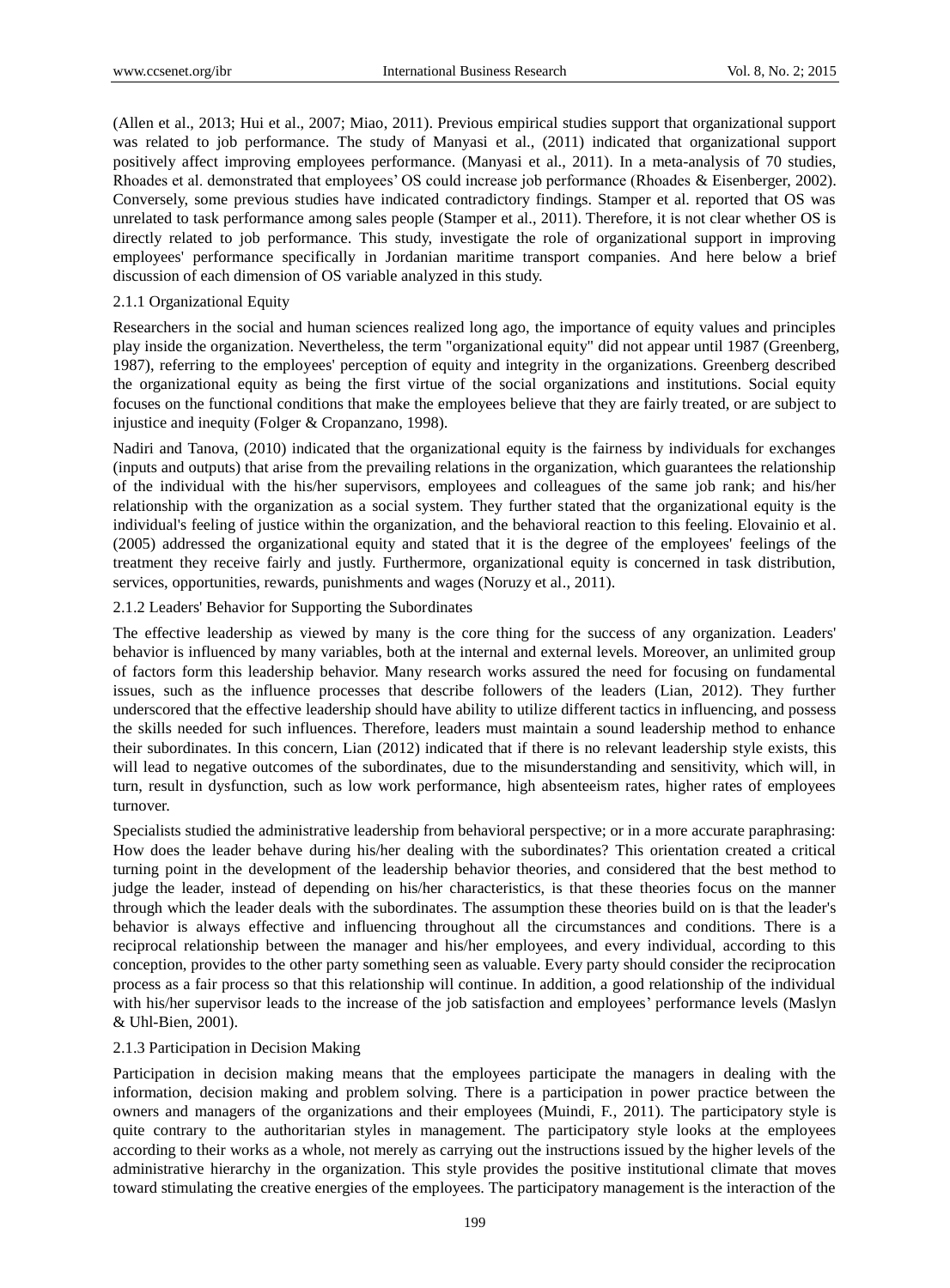individual, both mentally and emotionally, with the group he/she works with, in a manner that enables him/her mobilize his/her efforts and energies to achieve the organization objectives and consciously accept its responsibility toward this individual. (Keith Davis, 1966).

### *2.2 Employees' Performance*

performance is the ultimate result of the activity (Wheelen & Hunger, 2002, p. 24); meanwhile Porter and his colleague Lowed see that the performance of the employees depends not only on the amount of effort spent, but also on the employees' abilities and skills, as well as their perception of the role that should be carried out (Porter & Lowed). Furthermore, the performance process management is a continuous communication process between the employee and his/her supervisor, and aims at communication to achieve a clear understanding of the works to be accomplished. The employees' performance is measured by comparing the actual results achieved by this ability for all the setout programs and objective strategy, in addition to defining the biases whether positive or negative, and then eliminating them (Bakal, 1999, p. 26).

#### **3. Methodology of the Study**

This study is concerned with the role of organizational support in improving employees' performance. The descriptive analytical method was implemented, since it is the most appropriate one for this study. The study population consisted of (148) maritime transport companies operating in Jordan. (175) questionnaires were distributed as a random sample of the population, the respondent were the non-managerial level employees. Only (130) questionnaires returned, this mean that approximately (74%) from total distributed questionnaires were processed for statistical analysis.

The constructed questionnaire was adapted, based on the previous literature and studies (Krishnan & Mary, 2012; Durrani et al., 2011; Eisenberger et al., 2002; Niehof & Moorman, 1993; Williams & Anderson, 1991). The questionnaire came into three parts: demographic variables, variable related to the organizational support, through three dimensions (organizational equity, Leader's behavior supporting the subordinates, and participation in decision making); as well as the variable concerning the employees' performance. The response range is (1-5) as per Lickert's five-point scale ranging from strongly disagree to strongly agree.

#### *3.1 Validity and Reliability of the Study Instrument*

The apparent validity of the questionnaire items was assured, by presenting them to a number of academic reviewers in universities of Jordan, who were requested to assign their view about the accuracy of the items of the study instrument and carrying out any relevant modification that serve the study. Their comments, suggestions and notes were taken into consideration; and, only items with 80% and more approval rates by the academic reviewers were adopted by the researcher. The reliability of the instrument was further verified through finding out the internal consistency coefficient of the questionnaire dimensions using Chronbach alpha equation. The following Table 1 exhibits that coefficients of reliability for all items were above the cut-off point of 70% used in the current study (Hair et al., 2006).

| <b>Variables</b>                 | <b>Number of Items</b> | Chronbach's alpha |
|----------------------------------|------------------------|-------------------|
| Organizational Equity            | 11                     | 0.89              |
| Leadership Behavior              | Q                      | 0.87              |
| Participation in Decision Making | 6                      | 0.79              |
| <b>Employees Performance</b>     | 10                     | 0.90              |

Table 1. Cronbach's alpha reliability coefficient of the study variables

#### *3.2 Hypotheses Testing*

The statistical package for social science (SPSS) for windows was utilized for performing the hypotheses testing. A regression analysis was run to test if there is a statistical significant role of three dimensions of organizational support (organizational equity, leader's behavior supporting subordinates, and participation in decision making), the independent variables (IV) in improving employees performance, the dependent variables (DV). See Tables (2-3) for the results.

#### 3.2.1 Main Hypothesis

(H01): There is no statistical significant role of the organizational support through its dimensions: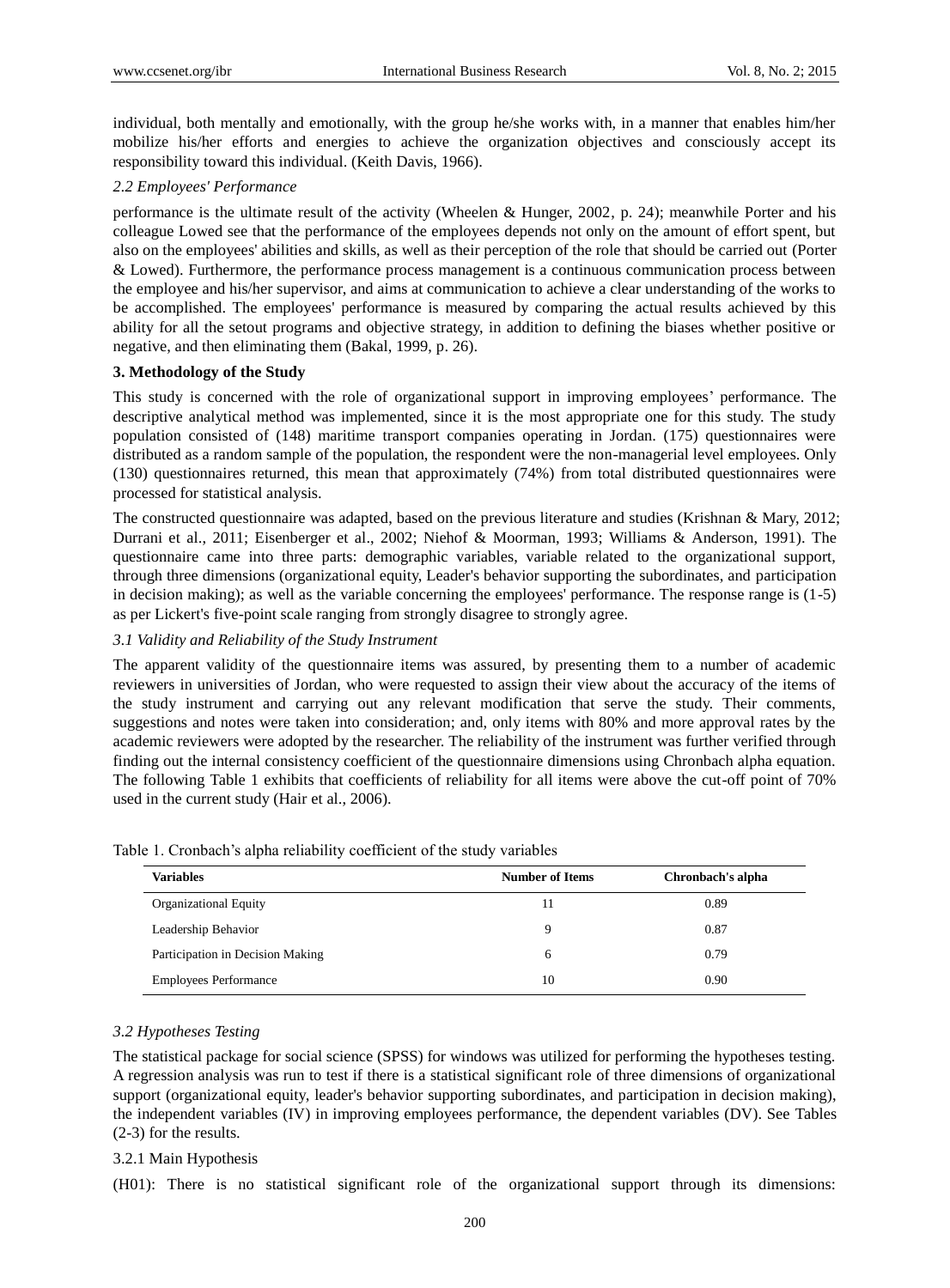(organizational equity, leader's behavior supporting the subordinates, and participation in decision making) in improving employees' performance.

|  | Table 2. Results of regression analysis among organizational support and employees' performance |  |  |
|--|-------------------------------------------------------------------------------------------------|--|--|
|  |                                                                                                 |  |  |

| -<br>$-$ | <b>DA</b><br>$\ddot{\phantom{0}}$ | Adjusted $\mathbb{R}^2$ | $\sim$<br>$S_1g$ |
|----------|-----------------------------------|-------------------------|------------------|
| 0.738    | 0.487                             | 0.384                   | 0.000            |

*Note*. Significant if α ≤ 0.05.

Table 2 illustrates that the correlation coefficient between the organizational support and the improvement of the employees' performance was (0.738), which is a high value, indicative of a direct positive relationship. The value of the determination coefficient  $(R^2)$  amounted (48.7%), indicating that the organizational support with its dimensions is interpreted by the change or variance occurring in the employees' performance improvement, equivalent to the said rates. Furthermore, adjusted  $(R^2)$  value could be used, which takes into consideration the number of the independent variables, so that adjusted determination percentage accounts for (38.4%), which is less than the typical  $(R^2)$  value, which could be ascribed to the number of the independent variables. The remaining amount of any of the percentages/rates is due or related to other factors, which may have a role in improving employees' performance.

#### 3.2.2 Sub Hypotheses Testing

*H01: There is no statistical significant role of the organizational equity in improving employees' performance.*

|             |  |  |  |  | Table 3. Results of regression analysis among the dimensions of organizational support and employees' |  |  |
|-------------|--|--|--|--|-------------------------------------------------------------------------------------------------------|--|--|
| performance |  |  |  |  |                                                                                                       |  |  |

| Model                            |       | Unstandardized Coefficients | <b>Standardized Coefficients</b> |       |        |
|----------------------------------|-------|-----------------------------|----------------------------------|-------|--------|
|                                  | ß     | Std error                   | B                                |       | Sig(t) |
| Constant                         | 0.898 | 0.428                       | $\overline{\phantom{a}}$         | 2.991 | 0.004  |
| <b>Organizational Equity</b>     | 0.107 | 0.059                       | 0.120                            | 3.229 | 0.803  |
| Leaders' Behavior                | 0.096 | 0.053                       | 0.187                            | 2.048 | 0.047  |
| Participation in Decision Making | 0.365 | 0.051                       | 0.529                            | 7.281 | 0.000  |

*Note*. Significant if  $\alpha \leq 0.05$ .

Table 3 explains that calculated (t) value amounted (3.229) with (0.803) significance when compared with the (0.05) significance level. This indicates the denial of the first null sub-hypothesis of the study, and subsequently, it is concluded that there is a role of the organizational support through organizational equity on the improvement of the employees' performance in the Jordanian maritime transport companies. Table 3 further shows that the amount of  $(\beta)$  coefficient  $(0.107)$  is a value showing the increase in the organizational equity, when the value of the improvement of the employees' performance is increased by one unit.

## *H02: There is no statistical significant role of the leaders' behavior supporting the subordinates in improving employees' performance.*

Table 3 shows that calculated (T) value amounted (2.048) with (0.047) significance level. And, when the significance level value is compared with the value (0.05), it is found that the calculated significance level was higher than (0.05), which indicates the acceptance of the second, alternative sub-hypotheses. Therefore, it is concluded that there is a role of the organizational support, through the leaders' behavior toward their subordinates, in improving employees' performance in the Jordanian maritime transport companies. Table 3 further shows that the amount of  $(\beta)$  coefficient (0.096) is a value showing the increase in the leaders' behavior supporting the subordinates, when the value of the improvement of the employees' performance is increased by one unit.

## *H03: There is no statistical significant role of the participation in decision making in improving employees performance.*

Table 3 shows that calculated (T) value amounted (7.281) with (0.000) significance level. And, when the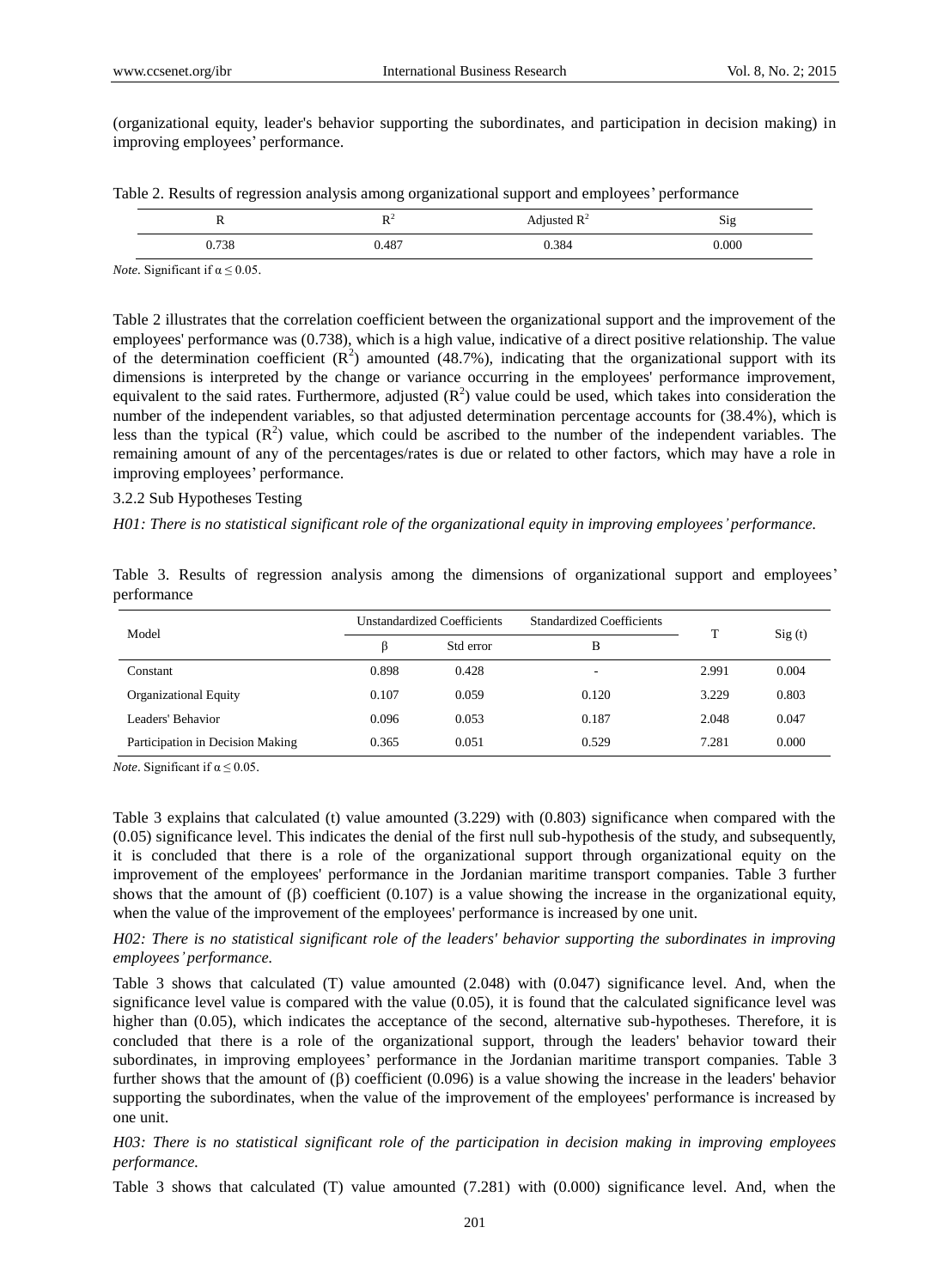significance level value is compared with the value (0.05), it is found that the calculated significance level was higher than (0.05), which indicates the acceptance of the third, alternative sub-hypotheses. Therefore, it is concluded that there is a role of the organizational support through participation of the employees in the decision making on the improvement of the employees' performance in the Jordanian maritime transport companies. Table 3 further shows that the amount of  $(\beta)$  coefficient (0.365) is a value showing the increase in the employees' participation in the decision making when the value of the improvement of the employees' performance is increased by one unit.

#### **4. Results**

The results of the study demonstrated a statistical significant role of the organizational support through its dimensions: (organizational equity, leader's behavior supporting the subordinates, and participation in decision making), in improving employees' performance in the Jordanian maritime transport companies at ( $\alpha \le 0.05$ ) level. This result is in line with the study of Chinomona (2011), which indicated that there is a positive relationship of the role of the organizational support on the spirituality of the work and the employees' performance. This current study is also in agreement with that of Yu (2011), which indicated that the organizational support has an effect on the success and job satisfaction. Furthermore, the results of the current study can assist managers to discover ways to employ OS dimensions to improve employees' performance in their organizations.

## **5. Recommendations and Future Research**

In the light of these results, the researcher recommends the following:

Reinforcing the abilities of the managers in the Jordanian maritime transport companies through enabling and encouraging them to train and educate the employees on the participation in decision making. And developing the potentials of the managers in the Jordanian maritime transport companies for the aim of improving the employees' response mechanisms to the contemporary developments and changes in the business environment. Finally, further studies could be conducted investigating the potential role of some mediating variables such as job satisfaction or organizational commitment.

#### **Acknowledgment**

The author is grateful to the Applied Science Private University, Amman, Jordan, for the full financial support granted to this research project (Grant No. DRGS-2014-2015).

#### **References**

- Allen, D. G., Shore, L. M., & Griffeth, R. W. (2003). The role of perceived organizational support and supportive human resource practices in the turnover process. *J. Manag., 29*(1), 99–118. http://dx.doi.org/10.1177/014920630302900107
- Chinomona & Richard. (2012). The impact of organizational support on work spirituality, organizational citizenship behavior and job performance: The case of Zimbabwe's small and medium enterprises (SME) sector. *African Journal of Business Management, 6*(36), 10003–10014. http://dx.doi.org/10.5897/AJBM11.2286
- Durrani, B., Ullah, O., & Ullah, S. (2011). Effect of leadership on employees performance in multinational pharmaceutical companies in Pakistan. *Journal of Contemporary Research in Business, 2*(9). http://dx.doi.org/10.1016/j.ijpe.2009.08.026
- Eisenberger, R., Armeli, S., Rexwinkel, B., Lynch, P. D., & Rhoades, L. (2001). Reciprocation of perceived organizational support. *J. Appl. Psychol., 86*(1), 42. http://dx.doi.org/10.1037//0021-9010.86.142
- Eisenberger, R., Huntington, R., Hutchison, S., & Sowa, D. (1986). Perceived organizational support. *J. Appl. Psychol., 71*(3), 500–507. http://dx.doi.org/10.1037/0021-9010.71.3.500
- Elovainio, M., Van den Bos, K., Linna, A., Kivimaki, M., Ala-Mursula, L., Pentti, J., & Vahtera, J. (2005). Combined effects of uncertainty and organizational justice on employee health: Testing the uncertainty management model of fairness judgments among Finnish public sector employees. *Social Science and Medicine, 61*(12), 2501–2512. http://dx.doi.org/10.1016/j.socscimed.2005.04.046
- Folger, R., & Cropanzano, R. (1998). *Organisational justice and human resource management.* California, Thousand Oaks: Sage Publications.
- Gardner, W. L., & Schermerhorn, J. R. Jr. (2004). Unleashing individual potential: Performance gains through positive organizational behavior and authentic leadership. *Organizational Dynamics, 33*, 270–281. http://dx.doi.org/10.1016/j.orgdyn.2004.06.004